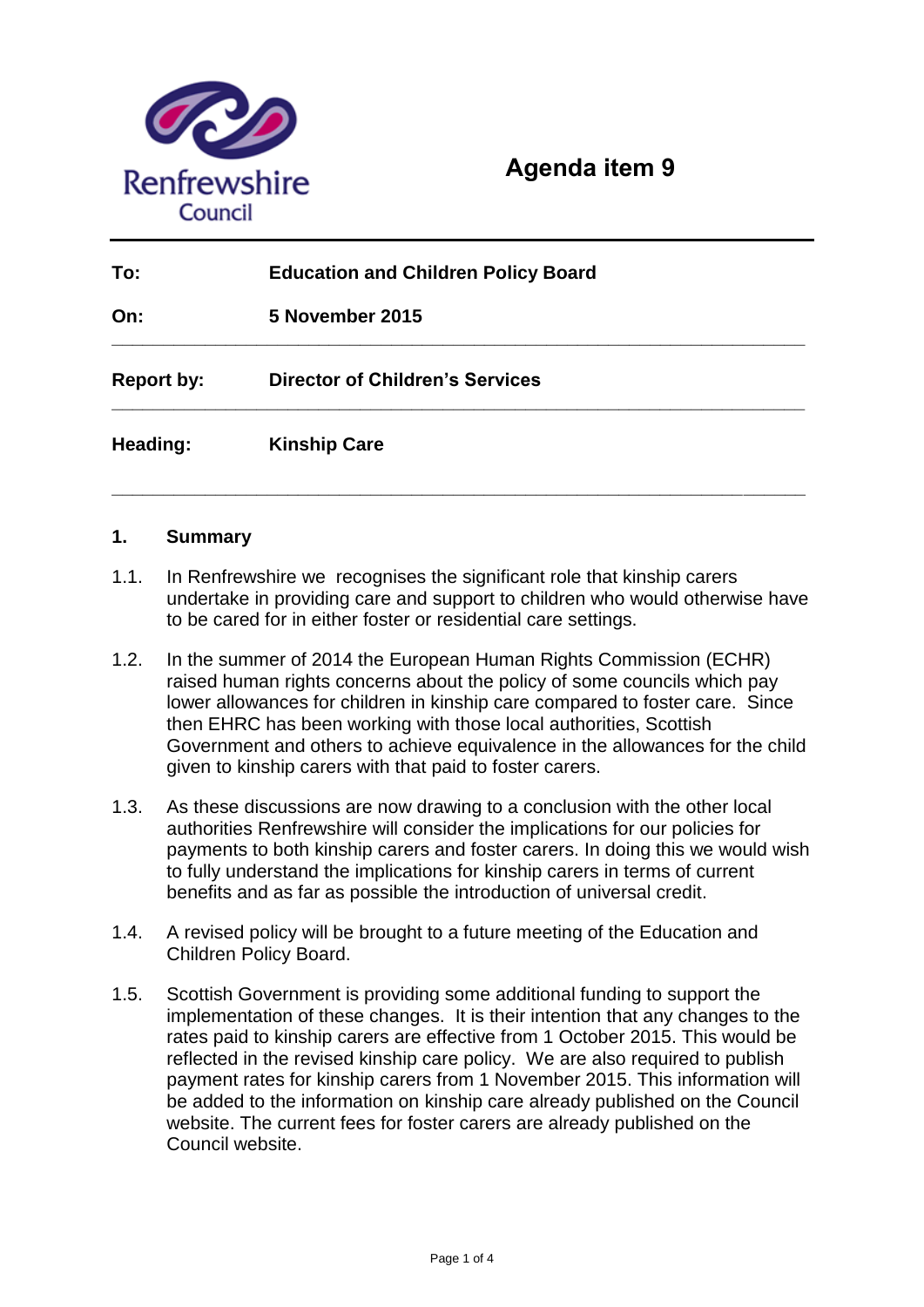# **2. Recommendations**

- 2.1. The Education and Children's Services Policy Board is asked to
	- (a) note the content of this report.

(b) be advised that a revised policy for the payment of kinship carers and foster carers will be brought to a future meeting of the Board.

**\_\_\_\_\_\_\_\_\_\_\_\_\_\_\_\_\_\_\_\_\_\_\_\_\_\_\_\_\_\_\_\_\_\_\_\_\_\_\_\_\_\_\_\_\_\_\_\_\_\_\_\_\_\_\_\_\_\_\_\_\_\_\_\_\_\_\_**

**\_\_\_\_\_\_\_\_\_\_\_\_\_\_\_\_\_\_\_\_\_\_\_\_\_\_\_\_\_\_\_\_\_\_\_\_\_\_\_\_\_\_\_\_\_\_\_\_\_\_\_\_\_\_\_\_\_\_\_\_\_\_\_\_\_\_\_**

# **3. Background**

- 3.1. In the summer of 2014 EHRC raised concern regarding the policy of some councils which result in lower allowances for children being paid in kinship care placements compared to foster care. The challenge raised by the EHRC was in respect of formal kinship carer placement i.e. those children who are in the care system but looked after by a member of the extended family and not their own parent(s).
- 3.2. Following discussions with ECHR, Scottish Government, those local authorities directly affected and Social Work Scotland it was agreed to work towards equivalence in relation to the allowances for children paid to kinship carers with those paid to foster carers. The Scottish Government has made an additional financial allocation to local authorities, commencing from 1 October 2015 but it remains to be tested if this funding will meet any additional costs of the new model.
- 3.3. Within Renfrewshire we have approximately 240 kinship care placements that are supported by children's services. At present kinship carers are paid an allowance based on the age of the child. Renfrewshire currently has 86 fostering households. At present foster carers are given a single payment for each child which reflects a fee for them undertaking this role and an allowance for the care of the child. Both policies will now have to be reviewed and brought back to board for consideration.
- 3.4. The expectation from the Scottish Government is that the kinship care allowances should be paid at the same level as foster care allowances from the 1<sup>st</sup> of October 2015 or as soon as possible thereafter and backdated payments made as necessary. This matter will be addressed through the revised Policy.
- 3.5. Local authorities have also been asked to publish a Kinship and Fostering Allowances policy by the 1<sup>st</sup> of November 2015. It is noted that the single payment for Renfrewshire foster carers is already published on the council website. Steps will be taken to add the allowance policy to the kinship care information that is currently published on the website.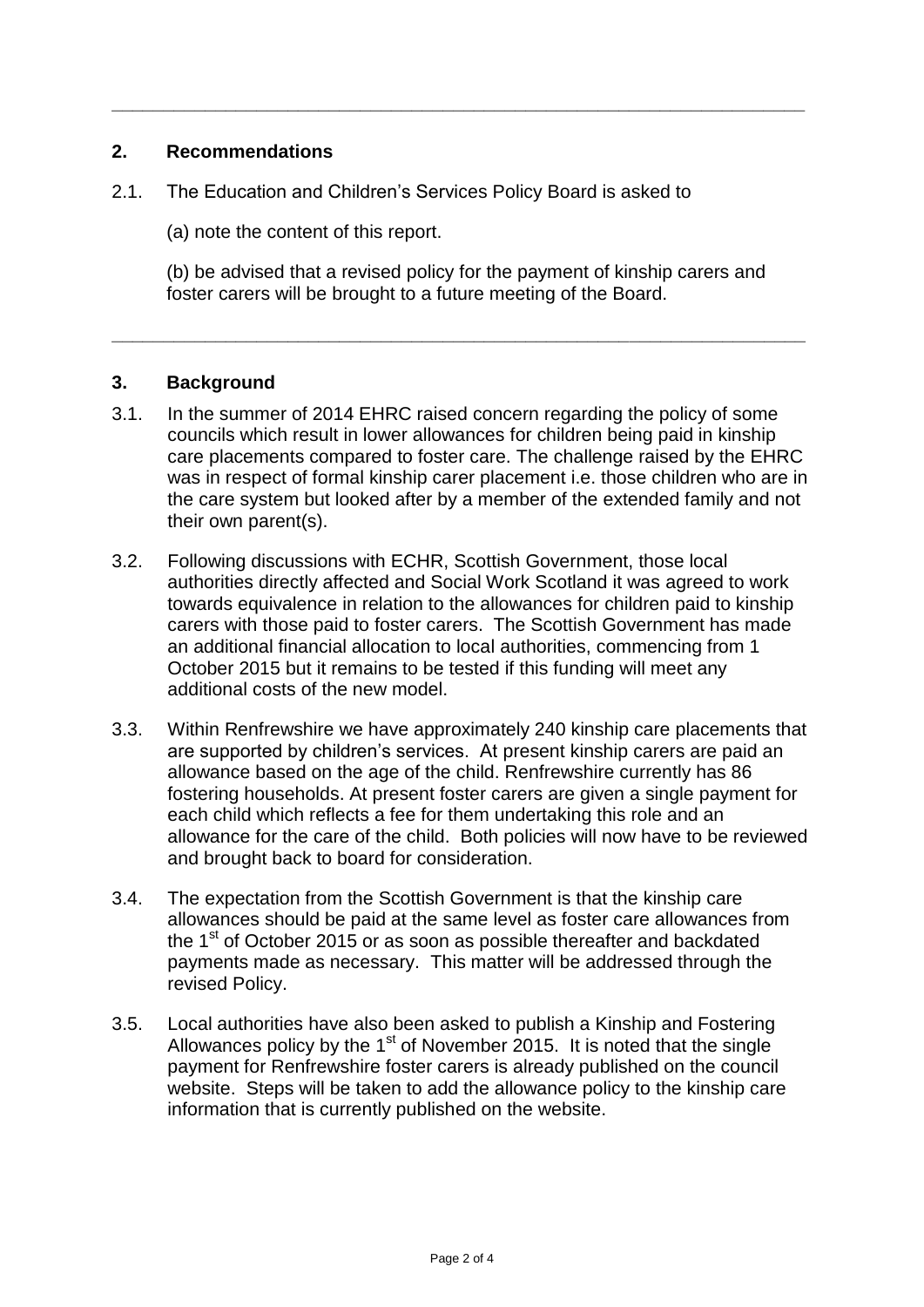# **Implications of this report**

## **1. Financial Implications**

Scottish Government have provided additional funding of £175,727 for 2015/15 anticipating payments are available from 1 October 2015, with full year funding of £351,454 for 2016/17.

**\_\_\_\_\_\_\_\_\_\_\_\_\_\_\_\_\_\_\_\_\_\_\_\_\_\_\_\_\_\_\_\_\_\_\_\_\_\_\_\_\_\_\_\_\_\_\_\_\_\_\_\_\_\_\_\_\_\_\_\_\_\_\_\_\_\_**

#### **2. HR and Organisational Development Implications**  None.

## **3. Community Plan/Council Plan Implications**

| Children and Young | - Providing additional support to vulnerable |
|--------------------|----------------------------------------------|
| People             | children in kinship care placements is       |
|                    | welcomed and supports the vision of the      |
|                    | community plan to ensure that children and   |
|                    | young people enjoy good physical,            |
|                    | emotional and mental health and wellbeing.   |

## **4. Legal Implications**

ECHR have indicated an intention to other local authority areas to proceed to judicial review if equivalence in the allowance paid for children in kinship care and foster care was not achieved.

- **5. Property/Assets Implications**  None.
- **6. Information Technology Implications**  None.

# **7. Equality and Human Rights Implications**

The Recommendations contained within this report have been assessed in relation to their impact on equalities and human rights. No negative impacts on equality groups or potential for infringement of individuals' human rights have been identified arising from the recommendations contained in the report because it is for noting only. If required following implementation, the actual impact of the recommendations and the mitigating actions will be reviewed and monitored, and the results of the assessment will be published on the Council's website.

- **8. Health and Safety Implications** None.
- **9. Procurement Implications** None.

#### **10. Risk Implications**

The Kinship care policy requires to be reviewed to ensure that there are no human rights concerns that may be challenged by ECHR. The full costs of the new arrangements are still to be identified.